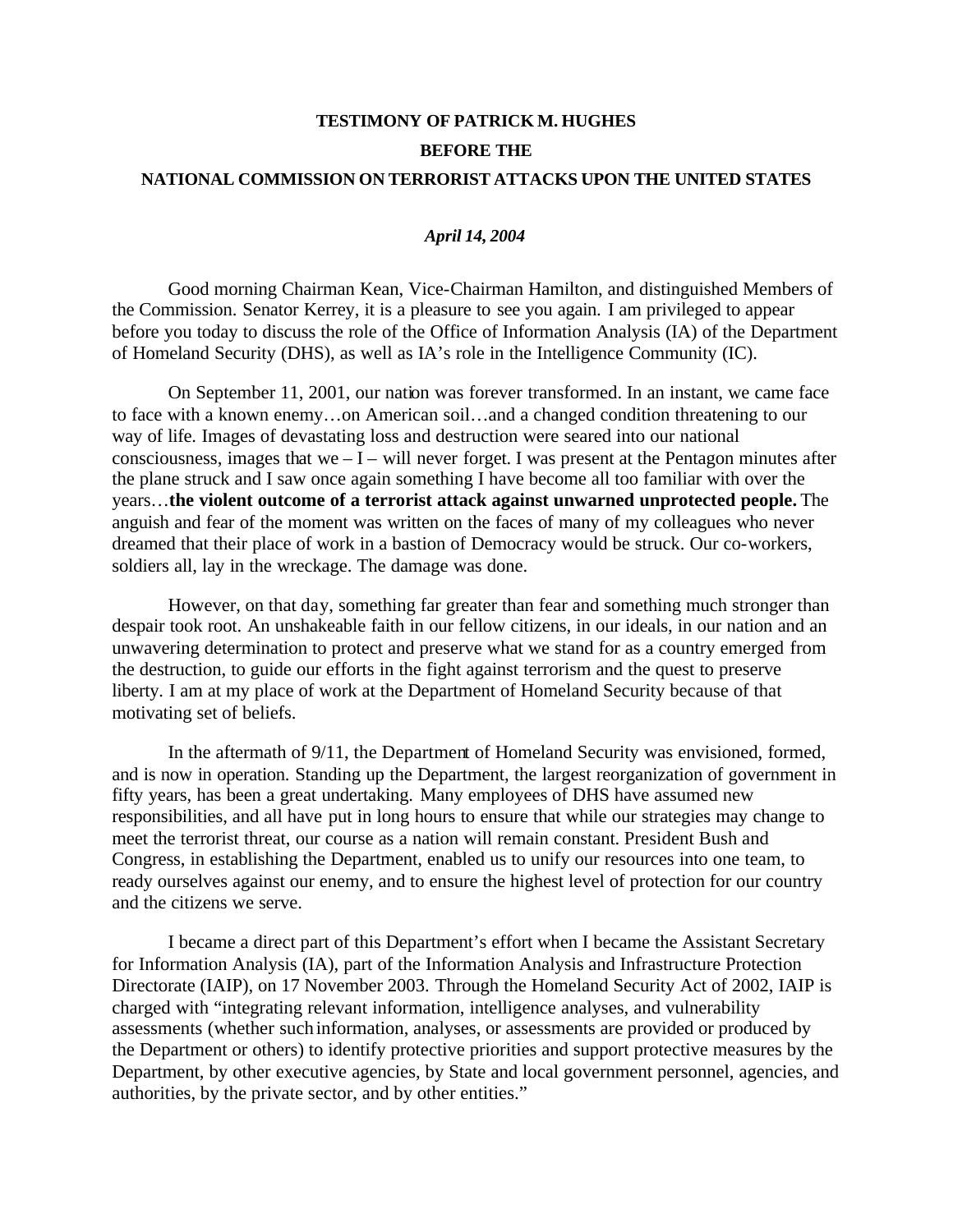The philosophical underpinning of IA as an integral part of IAIP and DHS is to provide the connectivity, the integration, the communication, the coordination, the collaboration, and the professional intelligence work necessary to accomplish the missions of, and the products and capability necessary for the customers and the leadership of DHS. **Simply put, we perform the intelligence work of the Department of Homeland Security. I am privileged to lead that effort.**

IAIP is moving forward with our DHS and IC partners in carrying out our statutory responsibilities, which include:

- **Providing the full range of intelligence support to senior DHS leadership and component organizations, as well as exchanging information with state and local and private sector respondents.**
- **Mapping terrorist threats to the homeland against assessed vulnerabilities to drive our efforts to protect against terrorist attacks.**
- **Conducting independent analysis and assessments of terrorist threats, including competitive analysis, tailored analysis, and "red teaming."**
- **Assessing the vulnerabilities of key resources and critical infrastructure of the United States.**
- **Coordinating the intelligence-related activities of DHS' component entities, and ensuring that the information they collect is processed into usable information and shared with US policymakers, with other federal departments and agencies, as well as with state, local, and private sector entities.**
- **Merging the relevant analyses and vulnerability assessments to identify priorities for protective and support measures by the Department, other government agencies, and the private sector.**
- **Partnering with the Intelligence Community, the Terrorist Threat Integration Center (TTIC), law enforcement agencies, state and local partners, and the private sector, as well as DHS components to manage the collection and processing of information involving threats to the Homeland into usable, comprehensive, and actionable information.**
- **Disseminating time sensitive warnings, alerts and advisories to federal, state, local, and tribal governments and private sector infrastructure owners and operators.**

It is our mandate to independently analyze, coordinate, and disseminate the entire spectrum of threat information affecting the homeland...that makes IA unique among its Intelligence Community partners. The analysts within Information Analysis are talented individuals who draw on intelligence from other components within DHS, from our fellow Intelligence Community members, especially TTIC, the Federal Bureau of Investigation (FBI),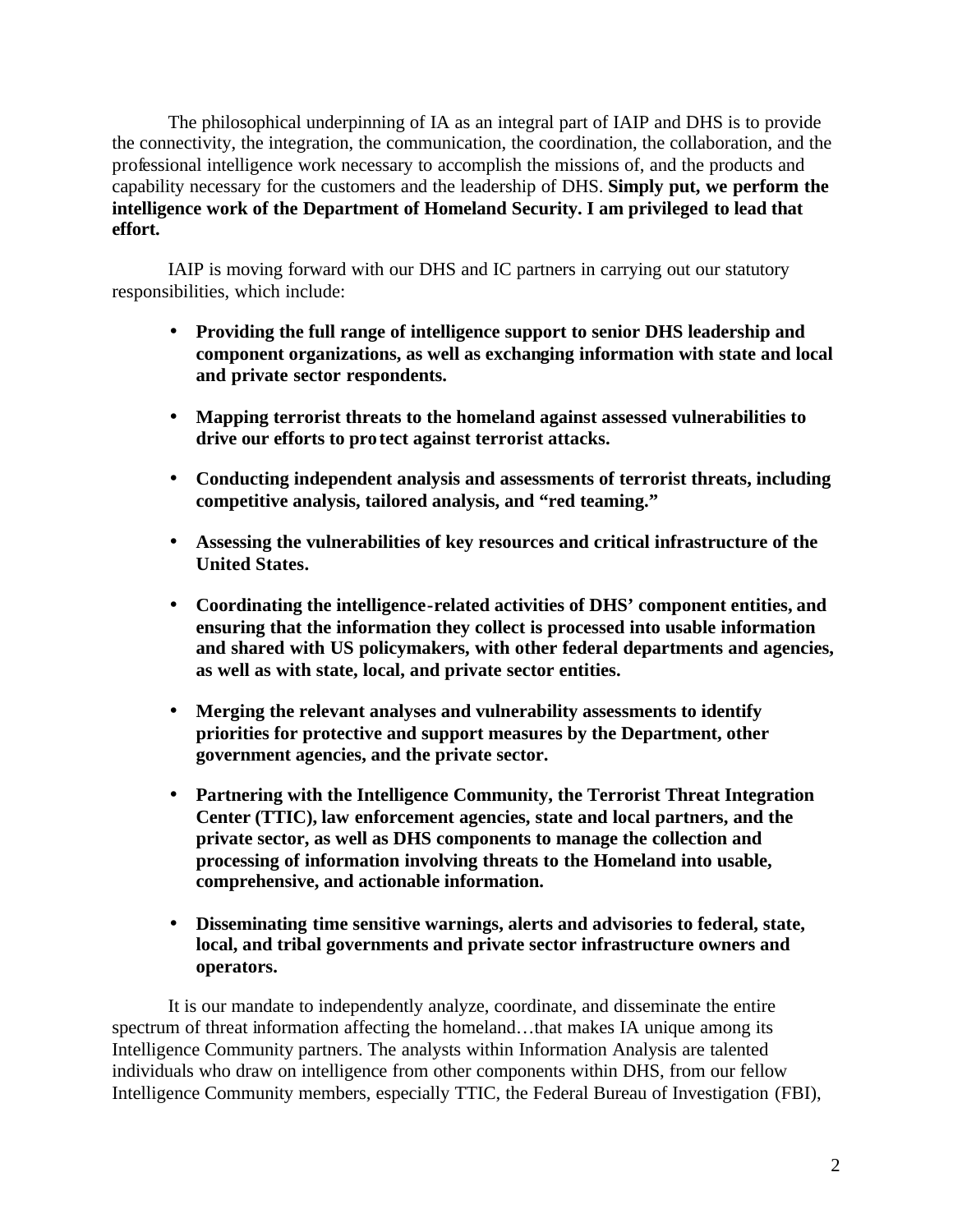and other Federal, State/local/tribal/major city and private sector intelligence, law enforcement and homeland security entities. The comprehensive threat picture produced out of that combined effort is coordinated with the vulnerability assessment & consequence predictions, as identified by the Infrastructure Protection side of the IAIP Directorate, and is used to inform the leadership of the Department and to form the basis for critical infrastructure protection and emergency response.

The Office of Information Analysis is also unique in its ability to communicate timely and valuable threat products to State, local, tribal and major city officials, federal sector specific agencies and the private sector as appropriate. The relationship the entire Department of Homeland Security has with these groups results in the IAIP Directorate being able to manage information requirements effectively from the various authorities, governments, and private sector entities that are vital to protecting the homeland. DHS, and IA specifically, will continue to work in close communication with appropriate authorities, as well as with other organizations from which we receive inputs, to maintain the effective relationships that have been established.

IA is the heart of the intelligence effort at DHS. It is responsible for accessing and analyzing the entire array of intelligence relating to threats against the homeland, and making that information useful to responders, State, local, and tribal authorities, and the private sector. IA provides the full range of intelligence support to the Secretary and Deputy Secretary, other DHS leadership, the Under Secretary for IAIP, and all other DHS components. Additionally, IA ensures that the best intelligence information informs the administration of the Homeland Security Advisory System.

Central to the success of the DHS intelligence mission is the close working relationship among DHS components, the Office of Information Analysis ("IA") and the Office of Infrastructure Protection ("IP"), the Homeland Security Operations Center (HSOC), the Integrated Operations Staff of DHS, the Directorate of Border and Transportation Security, and all of the major subordinate elements of DHS, notably the United States Secret Service and the United States Coast Guard, to ensure that threat information and situational awareness are correlated with critical infrastructure vulnerabilities and protective programs and with interdiction and preclusion. Together, the IAIP structure provides real time assessment of threat information and critical infrastructure to support the Department of Homeland Security's overall mission.

We are working hard to put a system in place to coordinate and integrate the intelligence and information necessary to protect our people and our critical infrastructure. However, we have much work yet to do, and we are doing it. We have made tremendous progress and the dedication and devotion to duty of those who do the work of intelligence at DHS is unparalleled.

We are meeting threats to the homeland with determination and dedication to lead this nation to a higher level of protection every single day. The sheer depth and breadth of our country and the magnitude of our cultural dynamic means that terrorists can threaten the lives of our citizens at any time, in any number of ways. There are no guarantees, but I firmly believe the American people are more secure and better prepared than before September  $11<sup>th</sup>$  2001, directly because of the Department of Homeland Security.